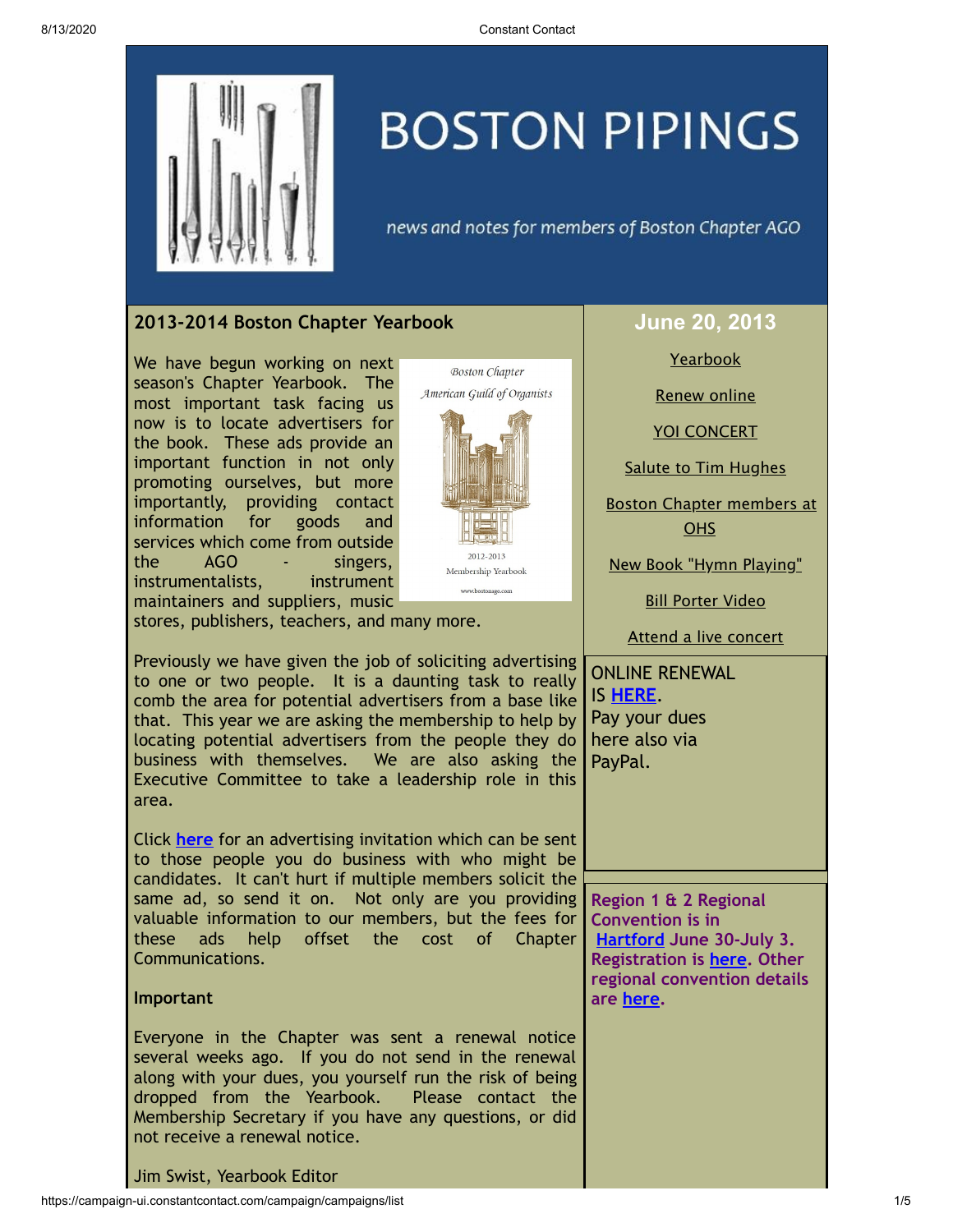

<span id="page-1-0"></span>**DON'T MISS** the "final" chapter event: the **Young Organist Initiative (YOI) concert**, Tuesday, June 25, 12:15pm, at King's Chapel, Boston



#### <span id="page-1-1"></span>**THANKS TO TIM**

Barbara Swist, Yearbook Publisher

The first of July, **Tim Hughes** will end his tenure as our membership secretary, the person who handles membership applications and renewals. He has served superbly in this position since either 2001 or 2002. (He can't remember which.)

The membership secretary's work is substantial, yet it tends to go unnoticed: When all's well, no one pays attention; when a problem arises, the position suddenly comes into focus. Tim has quietly, patiently, and efficiently fulfilled his duties so as to prevent difficulties and to run things smoothly.

Such endurance deserves our gratitude, and the chapter executive committee voted to give him a year's free membership as a VERY small token of

appreciation. We hope that despite his "retirement," he'll continue to be a valuable and valued contributor to our chapter and profession.

# -Dan McKinley, BAGO Dean

<span id="page-1-2"></span>Ten Boston AGO members are performing for the **Organ Historical Society National Convention** [headquartered](http://organsociety.org/) in Burlington, VT, June 24-29. They are: Margaret Angelini, Robert Barney, George Bozeman, James David Christie, Ray Cornils, Joan Lippincott, Rosalind Mohnsen, Lois Regestein, and Permelia Sears and Demetri Sampas. Click **[here](http://www.organsociety.org/2013/webcast.html)** to see a webcast of James David Christie playing at the convention live on Friday June 28 at 8:15 pm!

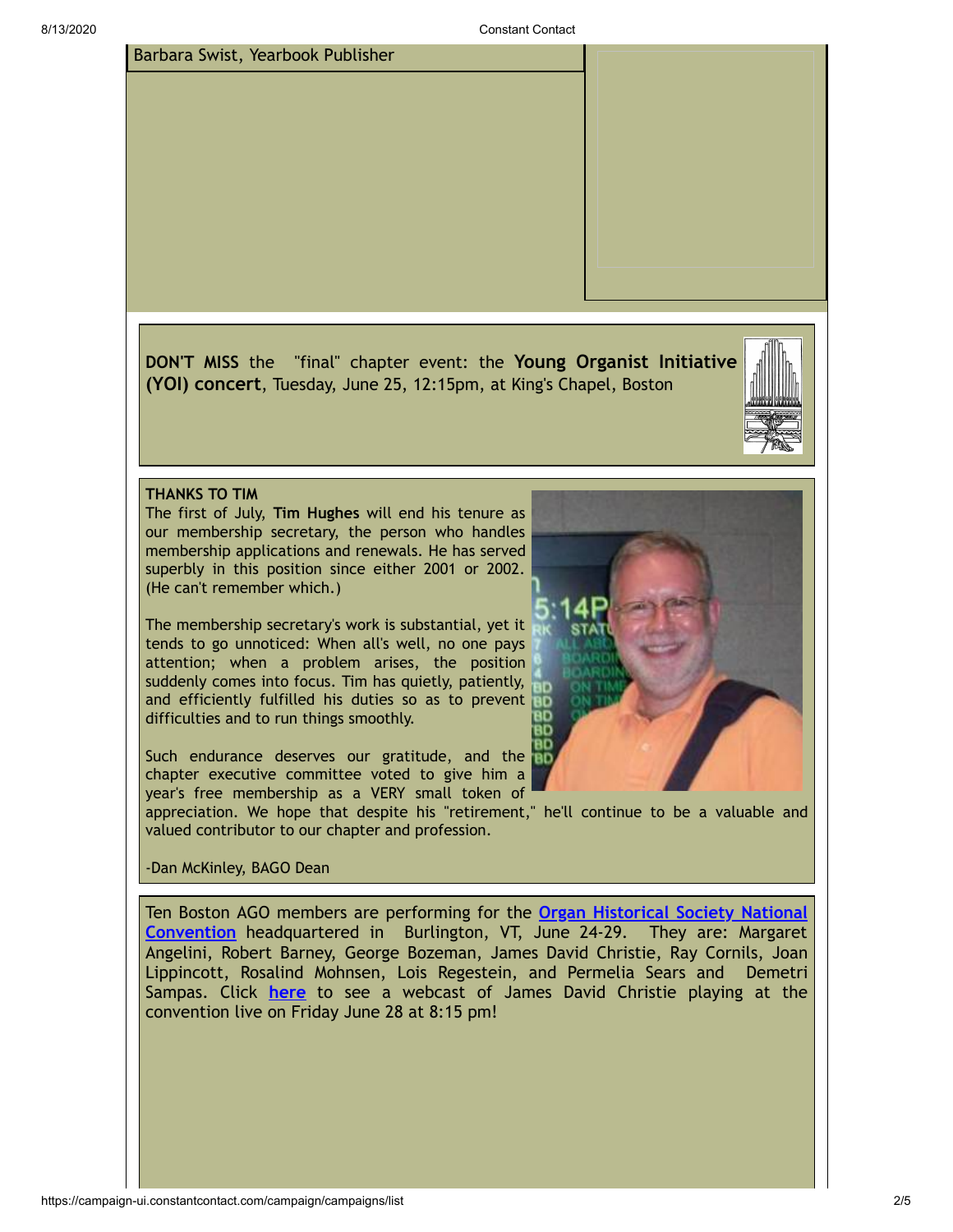<span id="page-2-0"></span>

*from the publisher: Playing hymns on the organ is a centuries-old tradition that has been passed down largely through osmosis and guesswork. To address a growing need for more explicit instruction, Forster surveys available resources about hymn playing, and then launches a discussion expounding twenty vital aspects encompassing the art of hymn playing. To equip the organist with a palette of tools for every occasion, he has amassed the expertise of eleven leaders in the world of hymn playing. The panel considers everything from learning and teaching hymns through the instruments and people involved in growing a community of engaged singers within a congregation. The character and artistry of the participants is revealed through frank anecdotes from their collective 300+ years of experience. Here, we learn from David Cherwien, Mark Dwyer, David Erwin, John Ferguson, Peter Jewkes, Stephen Loher, Walden Moore, Bruce Neswick, John Scott, Jeffrey Smith, and Tom Whittemore. 352 pages.*

Click **[here](http://www.morningstarmusic.com/pdfs/90-44.pdf)** to read an excerpt, and click the image to order.

## <span id="page-2-1"></span>BEMF: The Sixth Organ Mini-Festival

A brilliant display of musical excellence was displayed at the Sixth Organ Mini-Festival, William Porter, Director, on Thursday, June 13. Presented as part of the Boston Early Music Festival, the day featured three organists playing from the major creative periods of Johann Sebastian Bach at the First Lutheran Church of Boston.

Part one, presented from 9am to 11am was introduced and played by Dr. Porter. Entitled "The Young Bach: Ohrdruf to Weimar", repertory included selections from the Neumeister Collection as well as less often played, yet beautiful pieces from this time period. The spoken introduction included a humorous story about tempo choices and the organ's singing Principal 8' along with many other registration choices were truly a delight to the ear.

Part two, presented from 11:30am-1:30pm was introduced and played by Lorenzo Ghielmi who clearly and elegantly demonstrated the strong Italian influence found in the music from "Bach's Weimar to Leipzig period". A surety of touch and mature control of the musical line found its way into the very hearts of many listeners.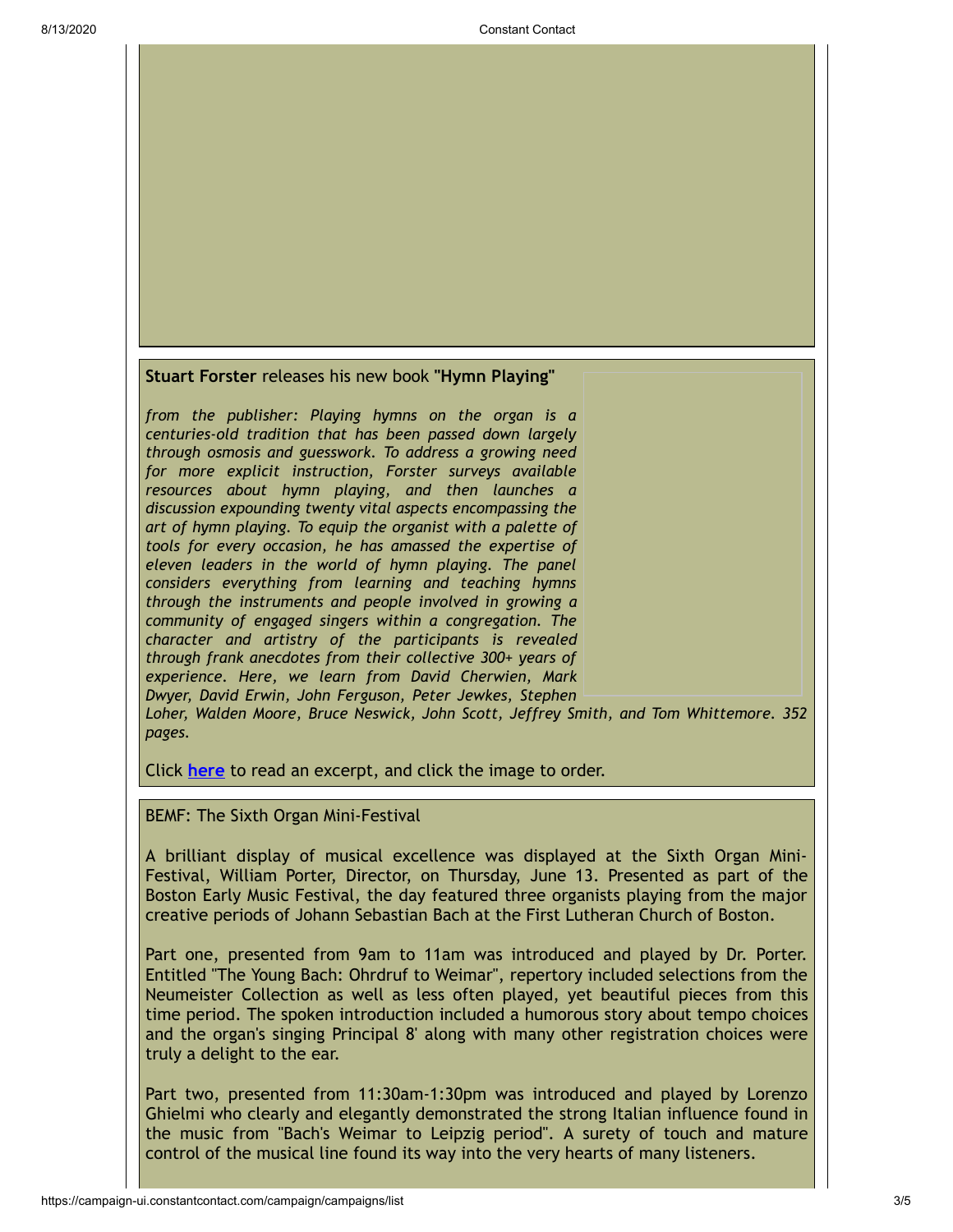8/13/2020 Constant Contact

Part three focused on Bach the Theologian and was introduced and played by John Scott from 2pm to 4pm. Bach's fascinating use of numerology to serve as demonstration of his faith was

clearly understood and shared on many

levels by John through his playing of most of the Clavierübung,

Part III. The perfection of Bach's intentions was astoundingly realized by this player.



The audience was clearly pleased to hear these masters of the instrument play with such care, clarity and passion. Perhaps the most impressive "star' of the day was the Opus X Richards, Fowkes & Co. organ (2000) which seemed to express every musical nuance of each of the performers. It is indeed true that the best of instruments express much more than just the notes, and Boston is indeed fortunate that it has many various organs of vastly differing styles that do just that when in the right hands (and feet!). It was a necessary indulgence for this listener to experience this trilogy in one day and a musical epiphany for all present.

# Peter Krasinski, Sub-Dean

# **SAVE THE DATE**

**Dr. Max Miller, Remembered:** Boston University and the Boston Chapter of the American Guild of Organist will host a service of remembrance celebrating the life and music of Dr. Max Miller at Marsh Chapel, Boston University on **Sunday, September 8th, 2013 at 3 pm** in the afternoon. Please save this date for what will certainly be an emotional and loving tribute to our beloved colleague.

<span id="page-3-0"></span>Check out performances on our BAGO calendar page [here.](http://www.bostonago.org/info/calendar/) June 21--Havinga in Haverhill June 22--Øgaard at Noack in Georgetown June 22--Organ Dedication in Bolton June 24--Bells in Melrose Check out Summer series concerts on Wednesdays at **Methuen [Memorial](http://mmmh.org/1_86_Wednesdays-May-22-thru-August-28-2013-ORGAN-RECITAL-SERIES.html) Music Hall** and Tuesdays at **Old [West](http://www.oldwestorgansociety.org/summerseries.html)** beginning in July

Boston Chapter American Guild of Organists, Timothy Hughes, Membership Secretary, 247 Washington St #24, Winchester, MA 01890

[SafeUnsubscribe™ {recipient's email}](https://visitor.constantcontact.com/do?p=un&mse=001Z-Kl6V1LPoTixF6Qv_DSK9j3c-EcAn-O&t=001suyFmdxfklZ_vEMHMhCKMw%3D%3D&id=001b-xBWU3VMkdcUAs6Z1pcI3DdAJp2vbLk&llr=ynqka8fab)

[Forward this email](https://ui.constantcontact.com/sa/fwtf.jsp?llr=ynqka8fab&m=1105786651064&ea=bostonago@gmail.com&a=1113852514658&id=preview) | [Update Profile](https://visitor.constantcontact.com/do?mse=001Z-Kl6V1LPoTixF6Qv_DSK3ear63jC5uLPll9Z7w9NpRWL-_eO0pmEg%3D%3D&t=001suyFmdxfklZ_vEMHMhCKMw%3D%3D&lang=001FCSs65SMrsI%3D&id=001b-xBWU3VMkdcUAs6Z1pcI3DdAJp2vbLk&llr=ynqka8fab&p=oo) | [About our service provider](http://www.constantcontact.com/legal/service-provider?cc=about-service-provider)

Sent by [bostonago@gmail.com](mailto:bostonago@gmail.com) powered by